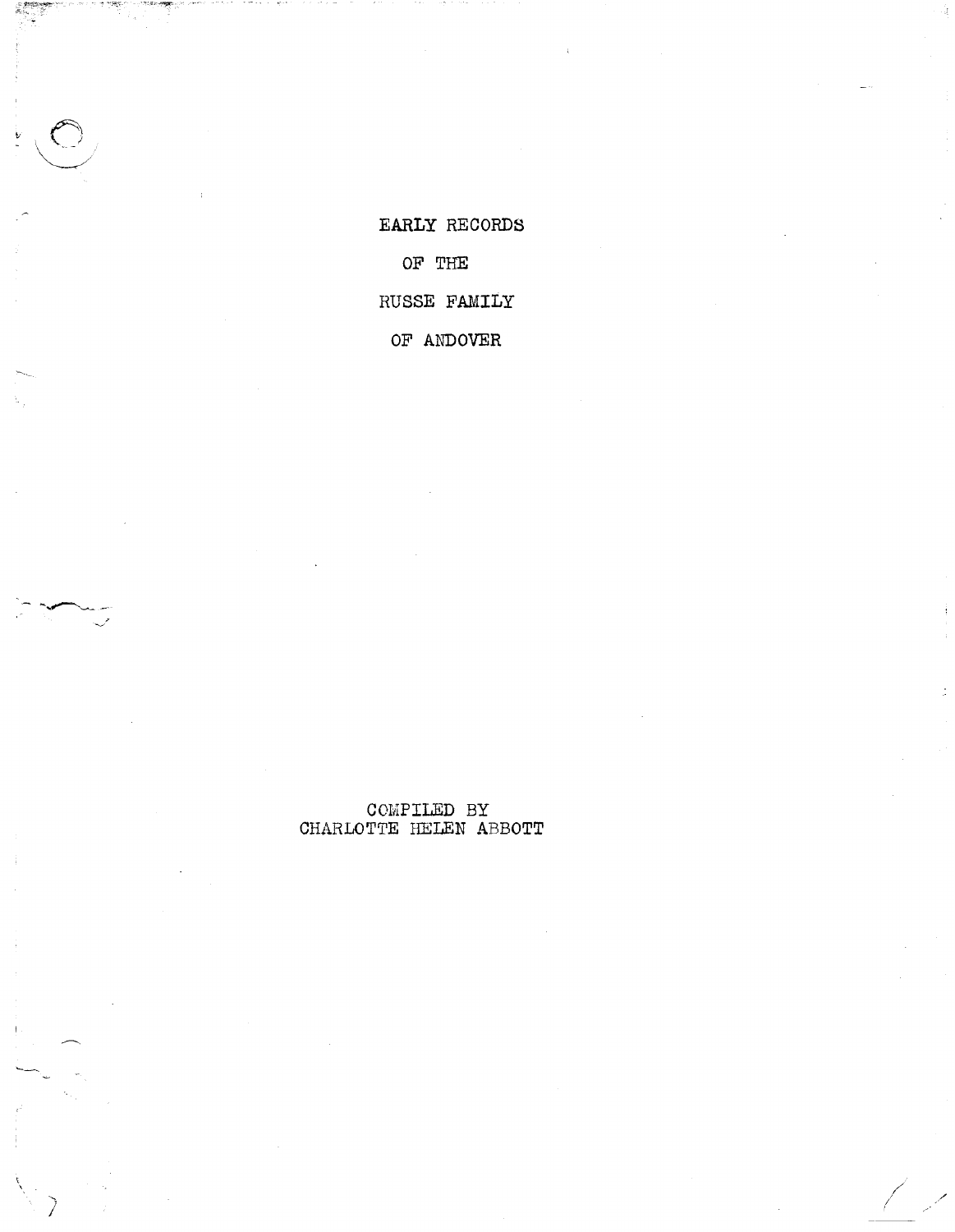### RUSSE FAMILY

OF ANDOVER.

John  $(1)$  Russe and wife, Margaret, appear first, according to my notes, in 1645, when they come from Dover. Savage thinks that they were in Newbury, 1635, and had a son, probably John  $(2)$ , born 1640. Probably that was the son, John, born June 24, 1641, called 19 in 1661, in a deposition in a Bradstreet suit at Essex Sessions. Other children found were: Mary, (2), b. Feb.16,1642 and a Sarah, who was 17 in 1661, so born 1644. Margaret (2), in vol.  $6$ , page 132, Essex Sessions, is called 21 and 22 in depositions, born probably before<sup>xt</sup>savage records were begun.

 $Mass.$  Archives, 1645, has the petition of John (1) Russe, to conduct a ferry. John died in 1692, at 80, so was born 1612. Margaret, called "Goodwife Russe", died 1689.

28,1663. John (2) married/Debora 0sgood, born 1640, daughter of Christopher Osgood of Newbury and his wife, Margaret Fowler, and sister of Capt. Chris topher  $\{2\}$  Osgood of Andover. He was a miller. He and  $P$ ebora came from North Church over to South Parish in 1711. The records do not give his death nor a probate, as he deeded his estate, most likely, to children.

Mary (2) married Andrew Foster of Andover, of a Scotch line here, and was head of a great clan.

I do not yet find the fate of Margaret or Sarah buththink Sarah may have been the 3rd wife of Capt. Christopher Osgood, as he had a 3rd, named  $Sarah,$  who lived only a short time.

After John's (2) father-in-law, Chiistopher Osgood, Sr., died, the widow Margery ( Fowler) married 2nd., Thomas Rowell, who was a genius for setting up mills. He came to Andover, bringing all the family connections with him, and I suppose that was the reason John Russe came here. At any rate, the Wilsons, Lovejoys, who were in-laws, squatted around the present Wilson<sup>{</sup>s Corner and along Elm Street toward the Square and down High :--ih~' *\'v.;,,(:3* street. They owned also, the site of the Marland Mills for many years, until after Wm. (4) Russe left Andover.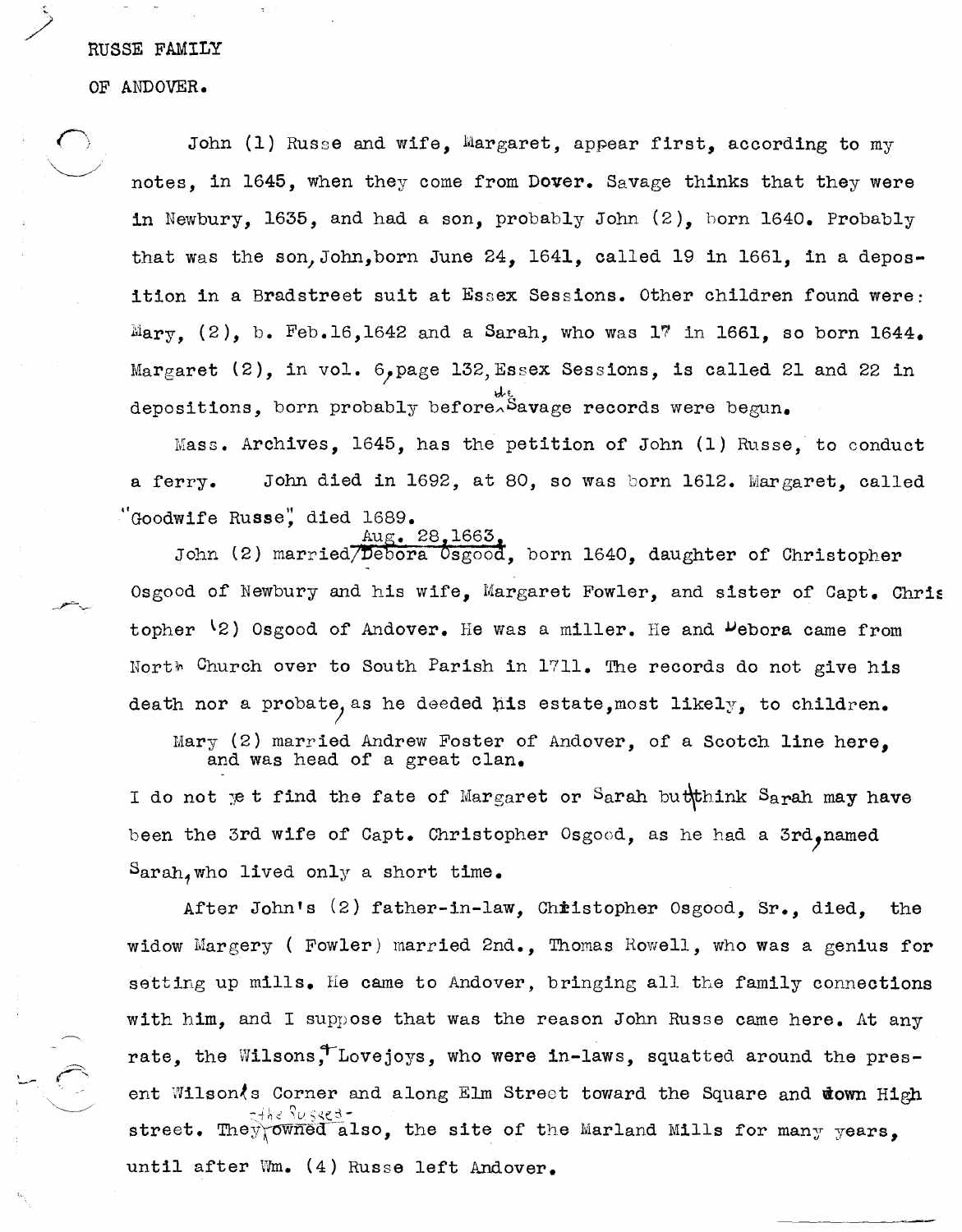## The RUSSE FAIULY **-2-**

\,

The Osgoods went farther down the Shawshin to Frye Village and the first rulling mill was set up near the fall toward the Shawshin on the east side  $\sim$  of the street near Village Hall ( Hussey's). The brook had a seine in it, and was then called Rowell's Folly.

John Russe settled up above Marland's Mills but owned or ran a gristmill on the Shawshin, near the present Abbott Village- as the Ab botts later bought the rights from Russe. Where Peter Smith lives, was the site of the oldest Russe homestead.

Some of this land was the original Chandler grant. Thomas  $(2)$  Chandler owned the iron works here, but his children sold extensively to Russe in the 2nd and 3rd generations. So, from West Parish Church on the West to the bounds of North Parish on the East, along the Shawshin from Abbott Village to below Frye Village, the families of Russe, Lovejoy, Osgood and Wilson were settled.

John (2) Russe, therefore turned miller. He and Deborah, whom he married here in Andover, had:-

Mary  $(3)$ , b. 1667, June 12. ( Was she the Mary Russe of Plymouth  $\alpha$ ge 16,  $\alpha$ age 16,<br>Colony scandal, who/ran away with Jonathan Singletary of  $H$ averhill, a married man? Both were whipped and she was sent home.He fled to Bloomfield, N.J. and was joined there later by his family after they the property in Haverhill. (He changed his name, in New Jersey, to Dunham.) Mary had an illegitimate  $\frac{\text{Mary, b}}{\text{Only, 1688}}$  recorded to Nicholas Sutler. She, Mary  $(3)$ , married John Stone, Nov. 14, 1690. He was son of Hugh Stone and wife Hannah Foster. They moved away, perhaps to  $P$ everly, after birth of 4 ch: Thomas, 1691; Debora, 1693; John, 1694; Joseph, 1695.  $(2)$ Sarah (3), b.Feb.3,1668; m. Christopher Lovejoy, May 26,1688; d. April 1745;

he was son of John Lovejoy and <sup>m</sup>ary Osgood. In her line at

first there were several cases showing sporting tendancies. but finally everyone settled down to be ministers and leading lights in the community.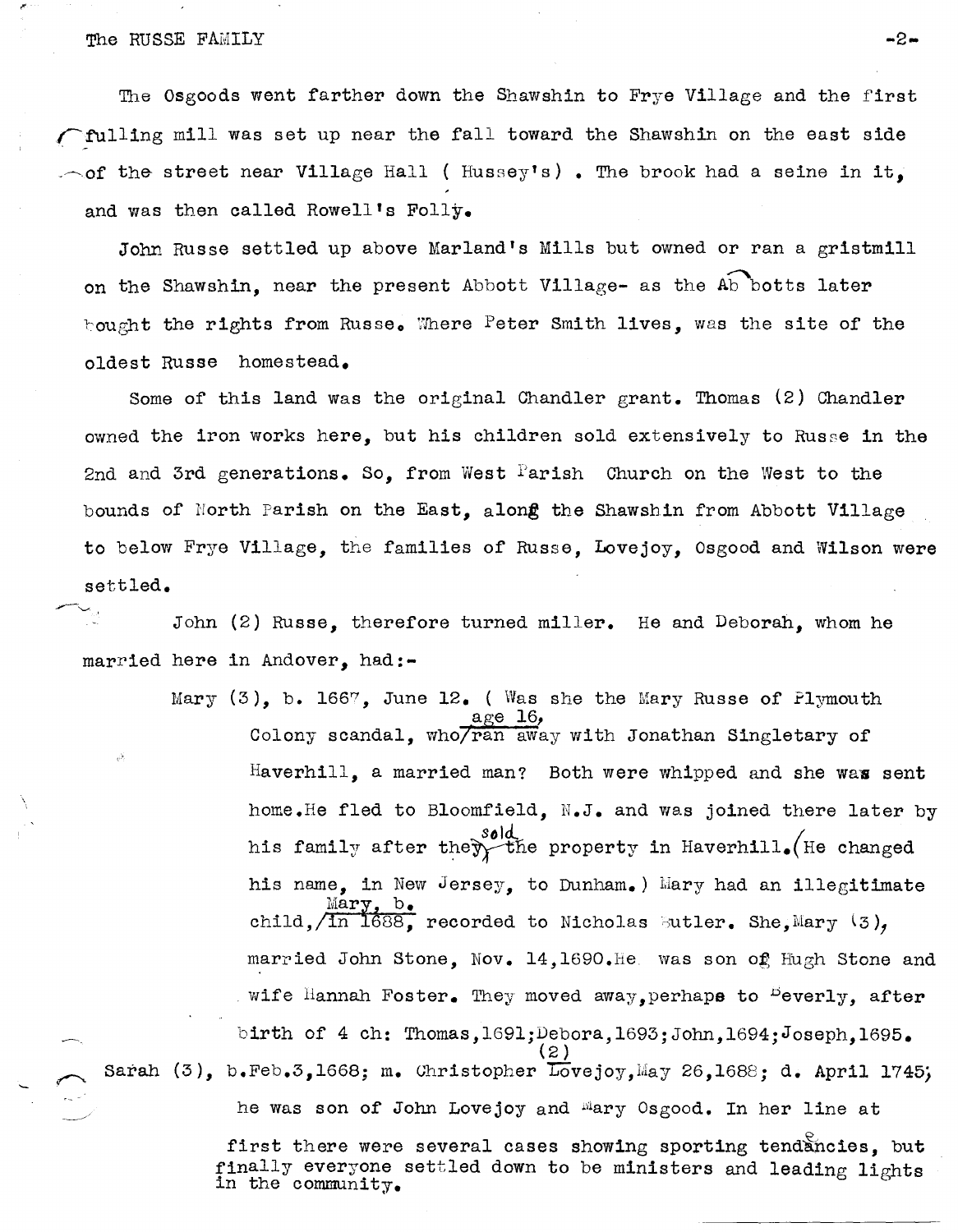Children of John (2) Russe and wife, Debora Osgood, (cont.)-

- \John (3), b. April 5,1671; m. Hannah Russe of Billerica, of a line from Newbury, May 6,1695. daughter of John,Sr., of Ipswich. John(3) moved to Billerica as the Russe land crossed over into that part of town now called Tewksbury. John was a weaver; had only 1 child born here. Margaret  $(3)$ , b. April 10, 1673 ; m. Wm. Peters about 1694 ;lived near Haggett
- Pond in a garrison. He was son of John Peters, and b.Oct. 21,1695. He was killed at Andover with John Hoyt of Bradford, by Indians,  $Aug<sub>e</sub>$ 13, 1696. Margaret m. 2nd., James Wilson of Cambridge Farms. April 1, 1704; went to Conn.

Jonathan  $(3)$ , b. Dec.27,1674; could not trace him; probably left home before he married; Jonathan of Hollis, in 1758 may have been a descendant. Thomas  $(3)$ , b.Jan.17,1677; m.Ann Farnum,,Apr.17,1701. In 1702 had 1/2 his

father's estate; d. 1707; she m. 2nd., John Johnson, probably his 3rd. Abigail (3), b.1680; she may have been the Abigail ROSSE who m. Jn.Hazeltine

of Haverhill, Aug. 21, 1701.

Phebe  $(6)$ , b. 1683; alive in 1711 when heirs of John  $(2)$  sign away rights to sister-in-law, Mrs. Tom Russe.

Josiah (3), b.1684.

Joseph (3), b.L68?; d.1687.

Joseph  $(3)$ , 2nd.,b. 1688; m. Priscilla Mooar, published 1709; moved to Framingham,  $1711$ , had  $1$ arge family. ( ? )

Hezekiah (3), b.1685 $\overline{7}$ ; m.<sup>D</sup>ebora Wilson,April 10, 1710; moved to Conn; was in Hebron,1713, on a deed from Jos. Fassett. of which Jas.Wilson was witness. Russe line found in Mansfield, Conn. in 1747,when Silas Paddock m. Abiah Russe. hezekiah Russe and his cousin, Hezekiah Lovejoy were both fond of taverns, etc., and as they were church members. they were continually being disciplined for their love of a good

time.

John (1) may have had a son Daniel Russe who stayed in Newbury and is mention-ed by Bodge, in Philip's War, wounded in the Swamp Fight,1675. He rec'd land in Buxton, Ma.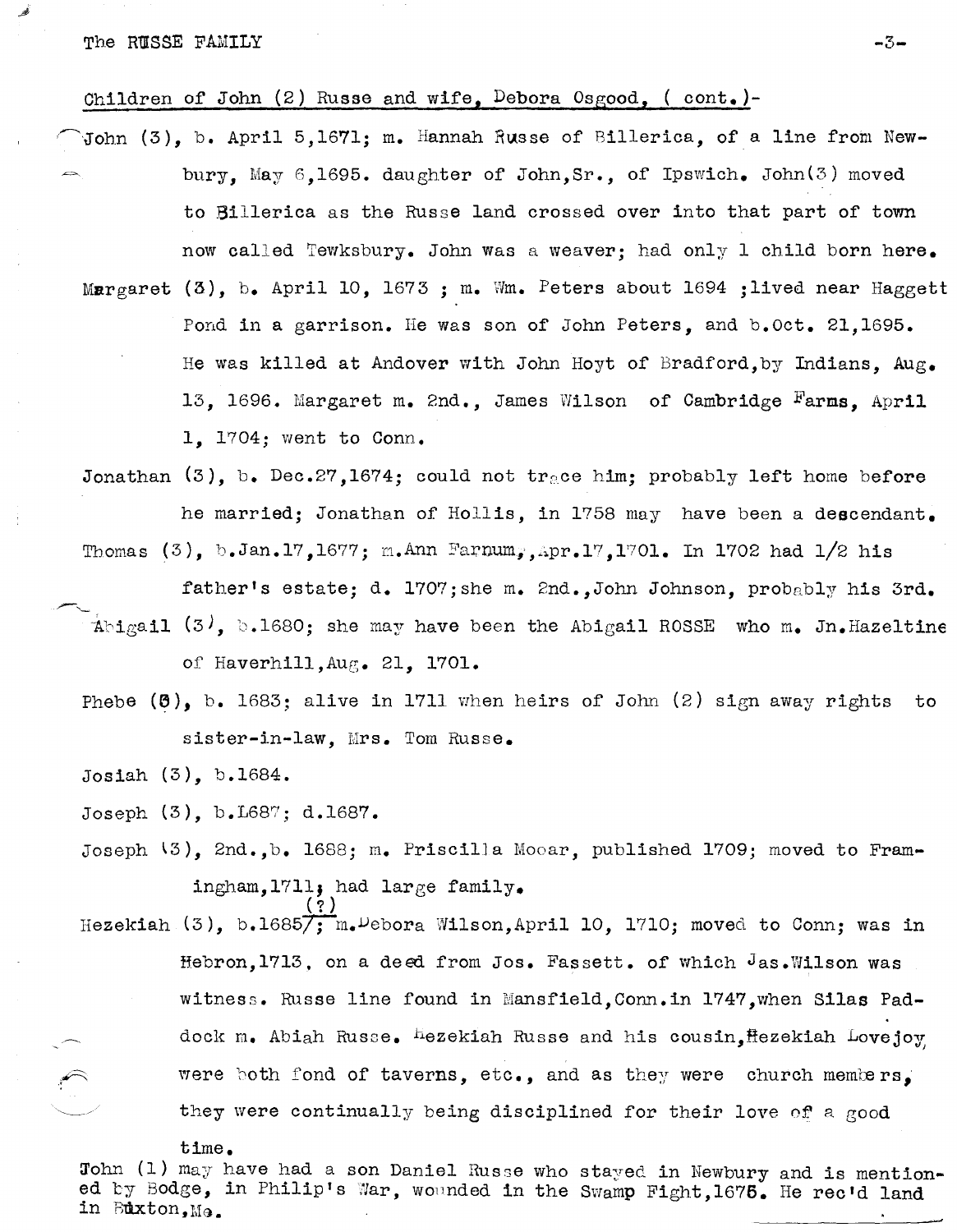The RUSSE FAMILY **-4-**

John  $(3)$  Rosse and his wife, Hannah, who left Andover for his wife's acres  $\sim$ in Billerica, had:-

 $\circ$  Hannah (4), b.1696. The family then disappears.

Tom(3) Russe( John (2-1) and wife, Ann Farnum, had:-

Tom (4), b. 1704; a favorite of g-father, John (2); was a cordwainer; got the estate of his father, dec., by deed , 1712, from  $g$ -father, while a lad; published to Sara  $\overline{P}$ oor, July 16,1730; she was of t he tribe of Dan(l) Poor, a good line, which was settled on the Shawshin at its mouth in South Lawrence. Tom  $(4)$  was an innholder in Bradford. 1738 and moved to Pembroke, 1740. Sold land here in 1725 when he came of age.

Annie  $(4)$ , b. 1702; d. 1724.

- John  $(4)$ , b.1706 ; named by Ann in her will; was of Pennacook, later; d. there before 1744; he m. Priscilla Farnum of Andover, July 25,1732; she was dau. of Eph. Farnum and Priscilla Holt. He joined church here (South) in 1728; left it, Nov. 8, 1730.
- William  $(4)$ , bapt. June 15,1712; was son of widow,Ann Russe and probably b. after father's death in 1707; went to Pembroke, where he was a Bricklayer; "ason and Gentleman; back in Andover by 1744; m. Mary after 1750 Watts, possibly his 2nd, she was of haverhill; he m. next/Abigail Davis, possibly of Methuen Davis family, b. 1736. He bought land in Methuen from Jos. Swan, and Tim Wyrich, 1735; moved over there from the Church here, in 1765. Abigail m. 2nd.,Lieut.Jona. Noyes, 1783,

A Debora Russe who m. Philip Fowler, 1728, not placed yet.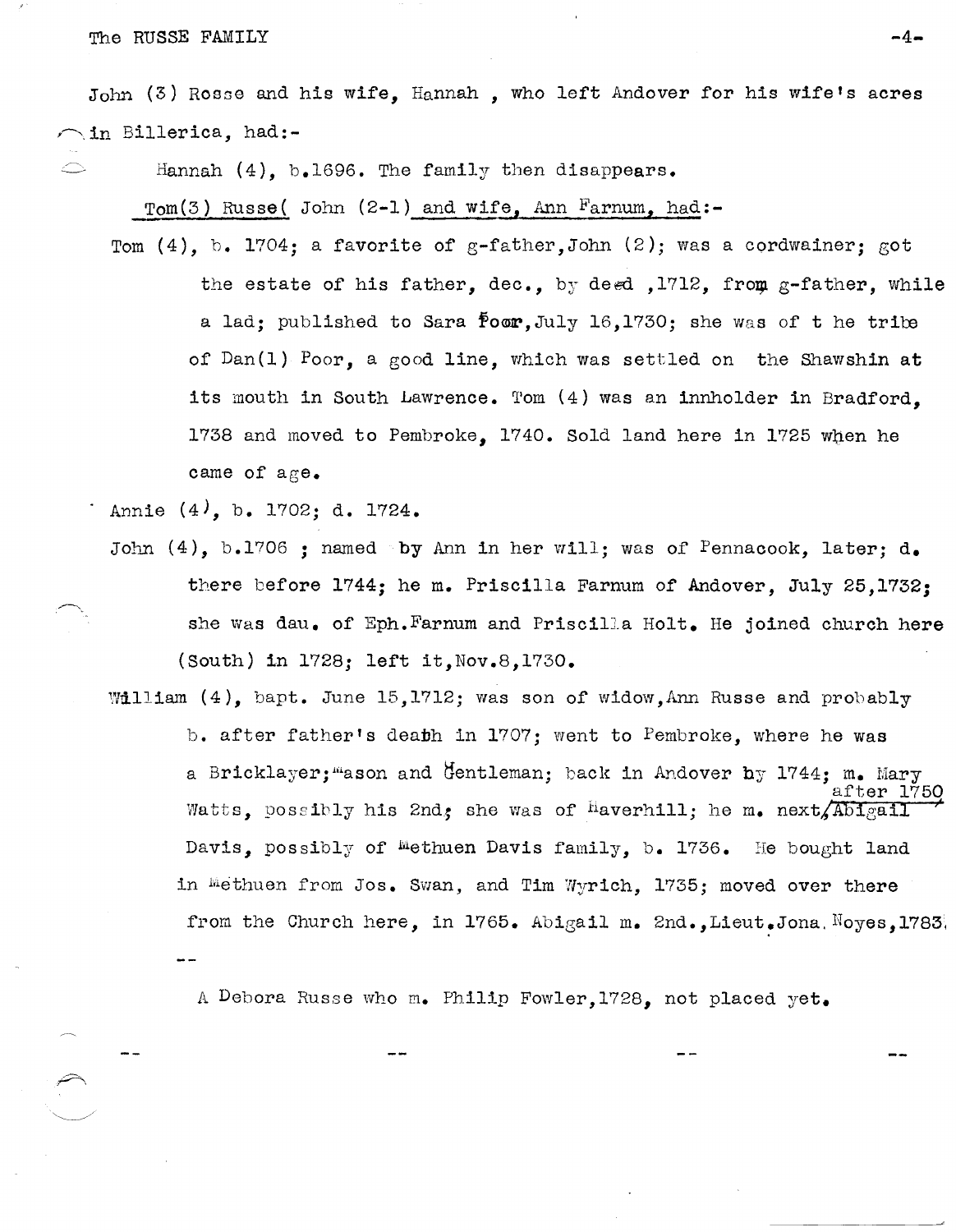The RUSSE FAMILY  $-5-$ 

John (2-1)

Hezekiah (3)/ $\overline{\text{Russe}}$  and wife,  $\overline{\text{Debora}}$  Wilson, had a daughter,  $\overline{\text{Debora}}$ , (4),  $r_{\rm e}$ orn 1711. bapt. June 22, 1712. Hez. Russe confessed some sin, not specified church in/records, and this caused the delay in the baptism of the child. On June 15 he said that he was to move away, and they received the child and voted to try him a little longer. Debora (4) probably came back here and at  $17$ . married Philip Fowler. Joseph (3) Russe ( John (2-1) and his wife, Priscilla  $M_{\text{O}}$  ar had a son, Joseph

 $(4)$ , b. 1710, before they moved away to Framingham.  $Tom(3)$  John $(2-1)$ Tom  $(4)/$ Russe and wife Sara Pool, had.

- Jonathan (5), bapt. North Church 1731; possibly m. Lucy Kendall in Hollis, N.H 1758; she was of Litchfield.
- Simeon  $(5)$ , bapt. Nov. 31,1735, in North Church; d. June 24,1737, age 19 mo. father lived in Bradford but came to North Church, Andover, on Sunda. ~~ Sarah (5), b. in Haverhill, March 7, 1737; family probably moved to Suncook.

John (4) Russe of Concord(Tom(3)Jn.  $(2-1)$  and w. Priscilla Farmum,had:-

- John (5), jet annot in Ann Russe Johnson's will; in 1755 acknowled-,Fged deed of father's, made'1735.
- Ann (5), jdied here 1746 after widow Priscilla and her children returned from Concord.
- $\texttt{Aug.1,}$ Priscilla  $(5)$ , b. after 1732; d. 1818; m. Thomas Blanchard, Nov. 17,1751or 2; m. 2nd. Ebenezer Rand of Charlestown; a blacksmith,1759; he d.18l3; joined ch. here from Tewksbury; brought up her niece, the half-Indian girl,Eunice Russe.
- Deborah (5), b.1744, after mother: return and father's death:  $E_n$  Rand appoint ed guardian 1762- so Priscilla was dead then. Deborah married Almonach,a full blood Narragansett Indian, in Indian ceremony.in camp at Penobscot or Mashpee. He was evidently bound out here.until of age. Had a daughter, Eunice, b.1766, named for Eunice Blanchard, a friend of her aunt.  $\lim_{n \to \infty}$  . Indian; m. John Hoyt of Tewksbury;d.in vermont somewhere. Indian went to the Penobscots. *Allas* - Peter Bridges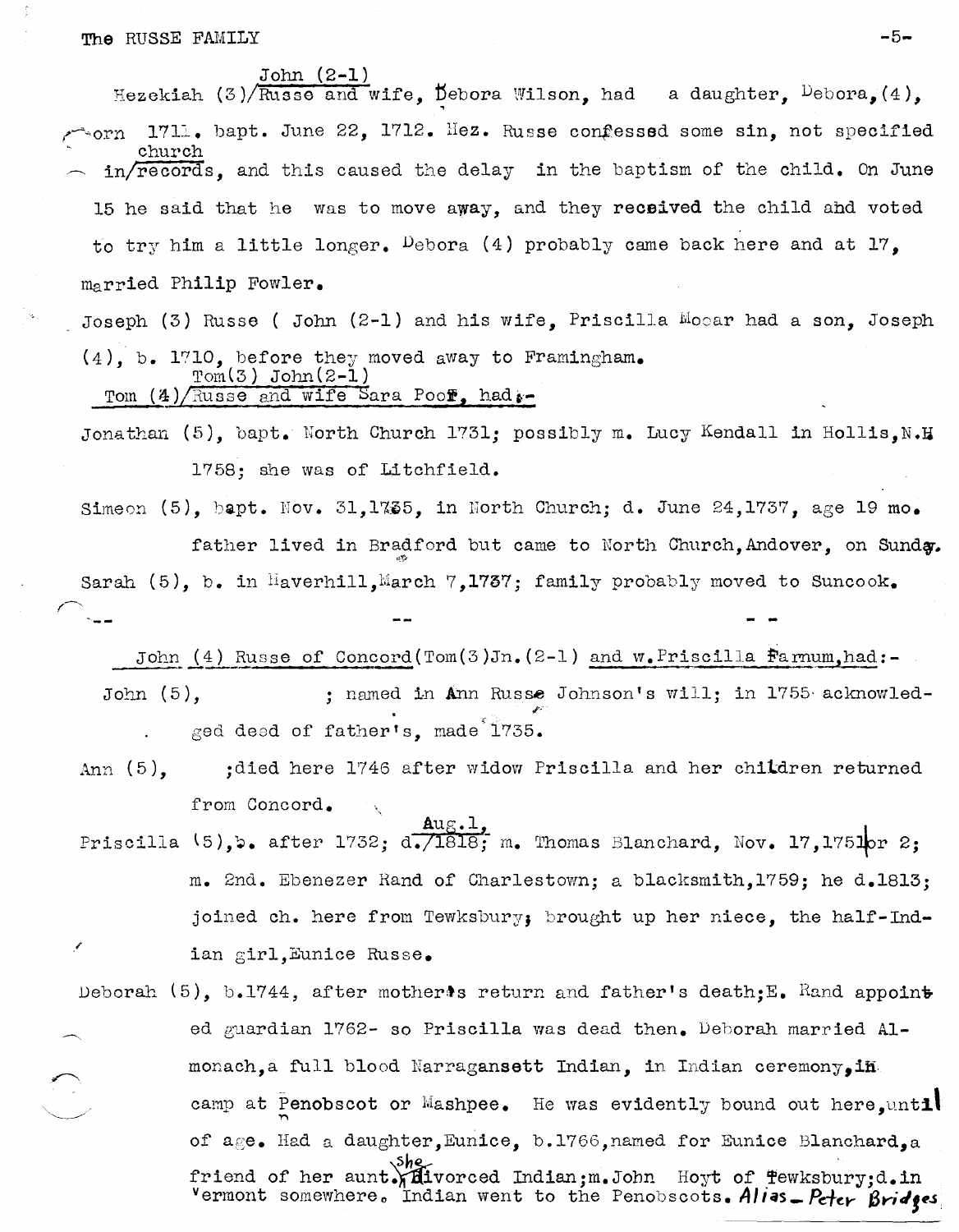William  $(4)$  Russe ( Tom  $(3)$  and wife, Mary Watts, had:-William  $(5)$ , b.1745; may have lived in Boxford later. Phebe (5), b. 1748.

Martha (5), b. 1749.

Daniel (5) b.  $-$  ; perhaps son of 2nd w. Abigail; perhaps m. Patty Safford, Jan. 20,1781 •

John (5), b. 1766; d. 1846; in deeds called Abigail, his mother.

 $P_{\text{ebora}}$  (5) Russe who married the Indian,  $P_{\text{eter}}$  Bridges, about 1765, had daughter Eunice, who took her mother's surname and grew up here in the family of Eben. Rand. She married Prince Ames.Nov. 24.1784. He died 1816. He, according to Wehemiah Abbott or Abiel, was the Negro servant of Capt. Tim Ames of Groton, and went through the fievolution with his master, and was with him at Bunker Hill. Prince was probably of Ames stock on the and had also Indian blood, White side, and was brought up in the family of  $N$ athan Ames of Lexington or Groton. (  $Nathan$  Ames left Andover 1755 and I wonder if he had some trouble of this kind that caused the move.

Prince Ames moved to Bennington, 1777, though he enlisted here for 3  $v$ exxs' service, in that  $y$ ear. He probably had begun to learn his trade as blacksmith then. He must have been considerably older than Eunice. Old Mrs. Boynton, who was an Ames. knew Prince well. He was very dark, tall and very smart. Henry Boynton used to see Eunice Ames when she came to Andover, and was much in awe of the stately old lady, as he was a small boy of 10. Said that she was very dark skinned. Eunice died in Boston, at 97. They had:-Peter $\mathcal{P}_1$ . April 22,1785;named for her father; m. Patty Clark of Newburyport 1810; had 5 ch. Widow Clark lived in Ballardvale in the old mill

house.

Anna (7), b. Feb. 28,1787; m. Peter Hutchinson,1809;moved to Windsor, Vt. Philip (7), b. Feb. 27,1791; killed while leading elephants in a show;  $m_{\bullet}$ Chloe Phebe Gerwish of Dedham; all ch.died;2 g-ch. lived in Lynn.

-6-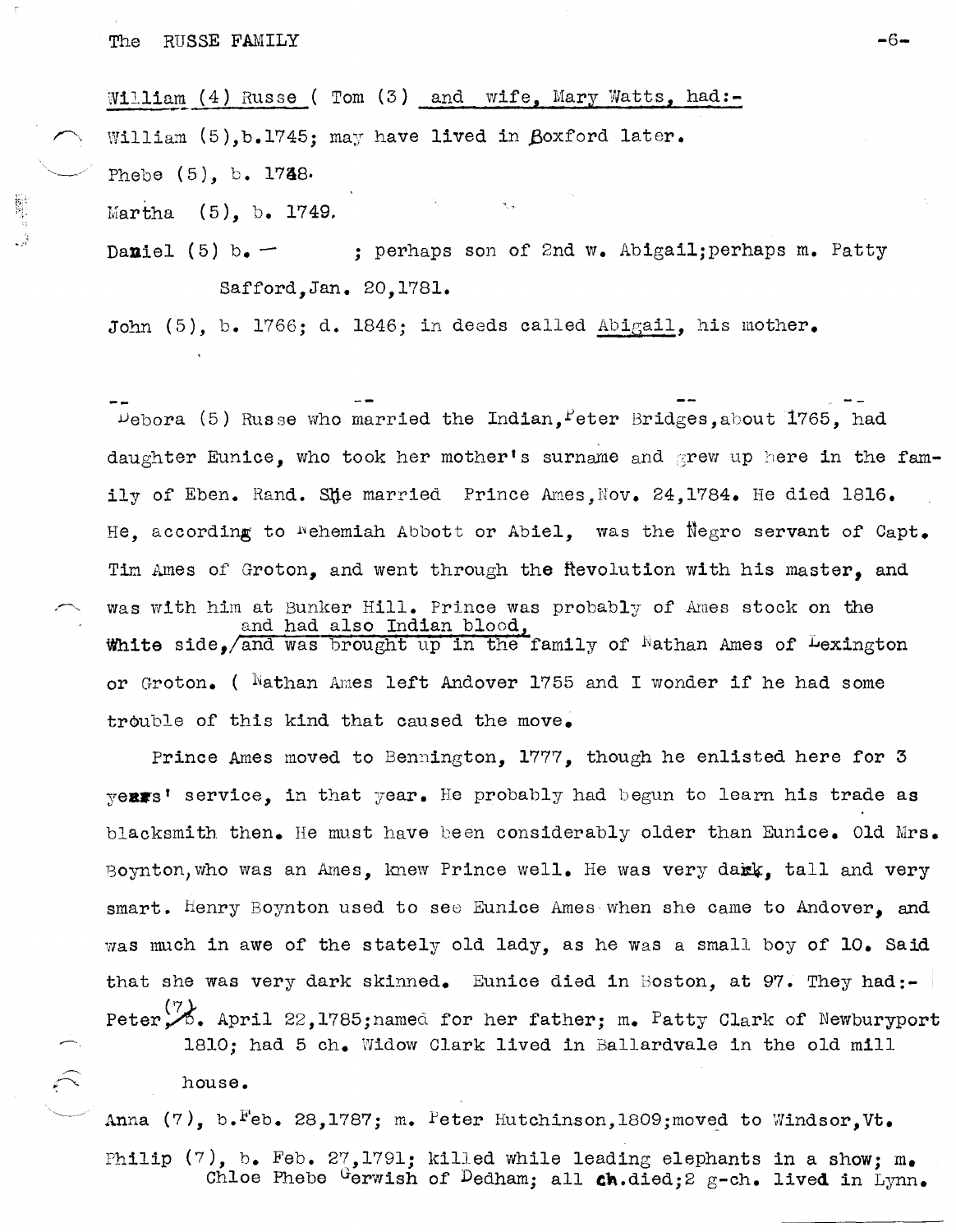## Children of Eunice Russe and Prince Ames, ( cont.):-

- George (7), b.July 27,1793; moved to Boston; m. and lived in Portsmouth, N.H. lived later until death,with sister, in Jamiaca Plain; very white, tall and handsome; was evidently the barber. Mr. Eben Woodbury, husband of <sup>M</sup>ehitable Ames, while on a visit to Portsmouth, patronized a barber shop because the sign said the prop. Was AMES; talked to the man who said he Was from Andoverjhad a real good visit with him.
	- Alexander (7), b. Feb.2,1796; went to sea; Was in War of 1812; died in Marine service.
	- James (7), b. July 14,1798; joined Havy; either died there in service or was taken prisoner by British; lost track of him.
	- Eunice  $(7)$ , b. Oct.22,1800; m. Robert Ames, a Penobscott from Narragansett stock in 1819; he d. 1825; she m. 2nd., Rev. John Davis, about 1834; he d.1867. Robert Ames was drowned in the Merrimac when he lived at Bellvue and kept boats and tackle.
	- Lavinia  $(7)$ , b. April 8,1803; straight hair, very handsome; m. John T. F. S. W. Hellin of Phila.;d. in Cambridgeport.

Samson  $(7)$ , b.Sept. 20,1805; d. 1830, Oct.24, killed accidently while gunning Cyrus  $(7)$ , b. Jan. 2,1809; m. Rhoda A. Holt of Exeter, N.H.; was dead 1863;

no ch.

Notes and recordsj--

1659.<sup>--</sup> Sessions Ct. vol.6:p 119.-<sup>C</sup>ase of John Godfrey- Mistress <sup>D</sup>ane accused; testimony of John Russe, Jr., age 19. Said Mistress Bane offered John Godfrey 5 Lbs. to swear falsely against Goodwife Russe. John Russe, Sr., testifies  $\sim$   $\sim$   $\sim$   $\sim$ same. Mistress Dane ( the 2nd.wife) says that Jn. Godfrey offered to testify, \_tor 5 Lbs.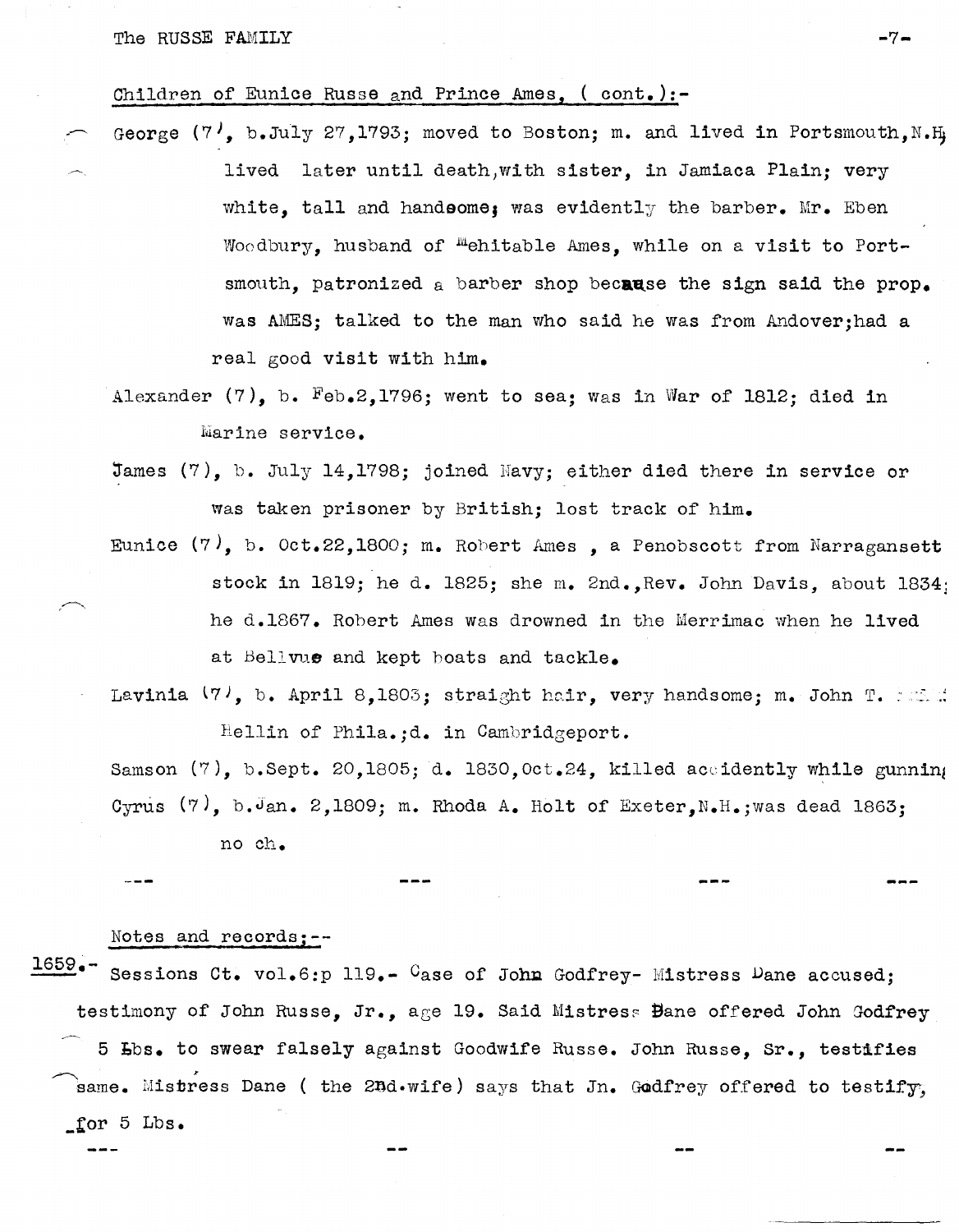The RUSSE FAMILY

Notes and records-2-:-

vol.7 : page 143- John Godfrey quarrels with John Russe. Sr., and accus. es his wife of lying in bed with John Carr, a young apprentice. Bill of charges. etc.

- vol. 8:page 15--Stands case. L Margaret Russe deposses. Mark Graves, 39; Moses Tyler.18: Thos. Johnson.28. Execution against Job Tyler by Jn. Godfrey.
- Next case- John Carr against John Godfrey, page 15. Margaret Russe, June 19. 1662. witness that a note of execution was left at place of abode of Godfrey.

Warrant for debt.

- vol.6:p. 132- John Carr's case as servant of Eradstreet. Margaret Russe, age abt. 22pr 27. June 1661, page 133. John Russe and John Russ and John Rus all spelling unusual.
- vol.7: p 22. Nov.1661- Goodwife Russe deposes in case of Godfrey vs. Tyler. John Carr, 22; Moses Tyler, 19; Mary Tyler, 18; Tom Johnson, 28; Tom Chandler.  $32.$

vol.7:p 92-- John Russe on case of wife and Carr scandal. John Carr sues God-1662...frey. Job Tyler,40;Mary Tyler,40; young Mary,18; Moses.20.

- Deeds-- John Russe of Andover, miller, for good will to g-son Tom of Andover. all houses father Tom, dec. did own- formerly will/to son. Tom Russe: bds. No. side land of Tom Chandler-NW cor- ash stump; NE cor. the meadow of Capt.John Chandler-runs along meadow side -to SE corner to a little white oak; thence up to a little hill to a stake and heap of stones by ye road that runs to John Chandler's- as fence runs-to Edw. Philips'. Jn. Chandler: Andrew Peters; recorded 1719.  $Jan. 2.1712.$ 36:95...Joseph Russe of Andover, husbandman, for 40 Lbs. from sister-in-law, Ann Russe, widow, sells upland and meadow in Billerica, once owned by fath--er... John Russe of Andover, miller, -upland and meadow NE part of Bill-<br>erica on strong waters' brook at a place where County Road was laid out Mar.8.
- across Brook; meadow both sides highway- bas. on Nathan Shed's meadow and  $1711.$ Kittredge meadow- 5 acres; also a parcel bought of Simon Crosby, Sr., adj. 20 acres on Sillerica Town Commons and parcel bt. of Jn. Wilson, Jp. of Billerica. E of Strong Waters' Brook, 40 sere Bds. Andover line. (RUS) Billerica, E of Strong Waters' Brook. - 48 acres.

-8⊷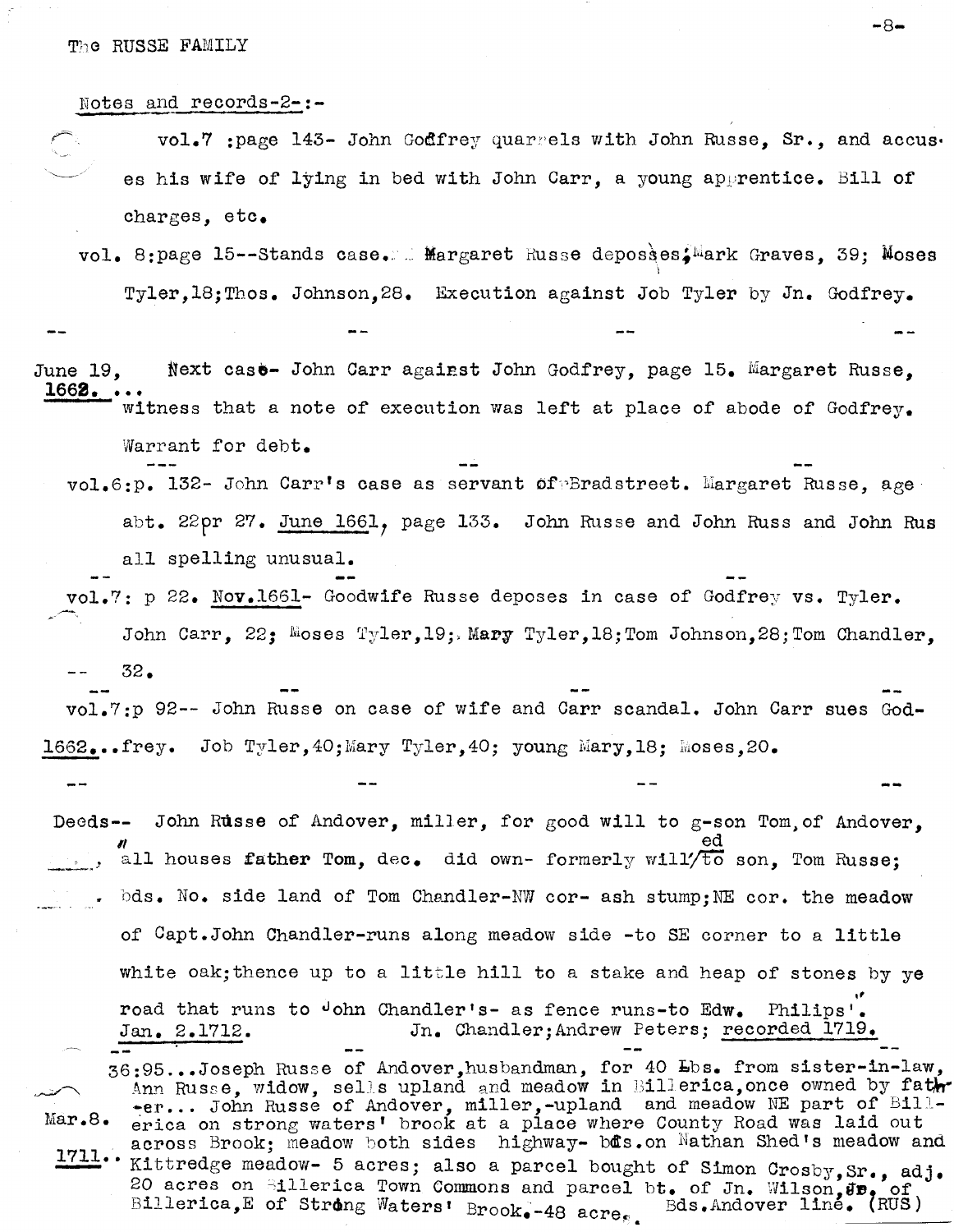The RUSSE FAMILY  $-9-$ 

Deeds(cont.)

- Russe<br>35:199..recorded 1719.-- John/Miller, of Andover, for 20 Lbs. sells to son Tom, husbandman, 1/2 homestead ,upland and mowing ground 30 acres- house-**-** highway lands by house- S bds. on highway. Tom is to choose which half he pleases. Andrew and Sam Peters,witness.
- $11:225$ . recorded 1697. John Russe of Andover, miller and wife,  $P_{\text{ebora}}$ , for 18 Lbs. from Lieut. John Chandler, blacksmith, sell meadow W side of a brook that cometh out of a pond commonly called Blanchard's  $P_0$ nd, bds. meadow of Capt.Tom Chandler- North, West and South-Common Lands of Andover. Sept. 21,1696.<br>D<sub>ebora</sub>h makes her X. Eph. Stevens and Wm. Chandler,witness. 20:93. recorded 1707...John (3) Russe of Andover, weaver, for 20 Lbs. sells to
	- Wm. Foster of Andover, weaver,  $1/2$  upland-meadow on bds.of Edward Phelps-
	- on the south by Lovejoy- east by E Phelps-west by Commons. Nov.2l, 1699. Francis Dane; Andrew Peters, witness.
	- 21:36.. John Russe, weaver, for 40 Lhs. sells to Corp. John Stephens of Andover, upland and meddow,57 acres-part of a Great Division-buts on Sam

Phelps-Lt. John Chandler meddow, etc. March 10,1699. Francis Johnson; Andrew Peters,witness.

23:279.. John and <sup>H</sup>ezekiah Russe, husbandmen, and wives- both named Debora-)f'ather and son) sell for  $141$   $Bbs. - 8$   $Bbs.$  in hand- 61 secured by bill- to Stephen Abbott of Andover, wheelwright, 1 right Common Land and  $1/2$  a, corn mill,

23 acres of land and buildings; cornmill stands on a stream called Shawshin River and Ensign Ballard owns  $1/2$  . Mill was set on River by

leave of Town. Land bds. on Thos. Abbott- Daniel Bigsby. June 14,1712.

24:231. Recorded 1712. John Russe of Andover, for money, sells to Timothy

Abbott right to fall to John Russe in Common Land. June 6,1712 • George Abbott, Jr; George Abbott, Sr. ; Pasco Chubb. (wit

 $4.$  153.. Abraham Foster of Andover, husbandman, for 4 Lbs. from Tim Abbott and Stephen Abbott, sell rights to fall to honored mother, Mary (Foster) dau. of Jn. Russe, late of Andover, out of town rights of father,  $J_n$ . Russe, late of Andover- lot and money.<br>Feb.28,1722. John Abbott; Eph Abbott.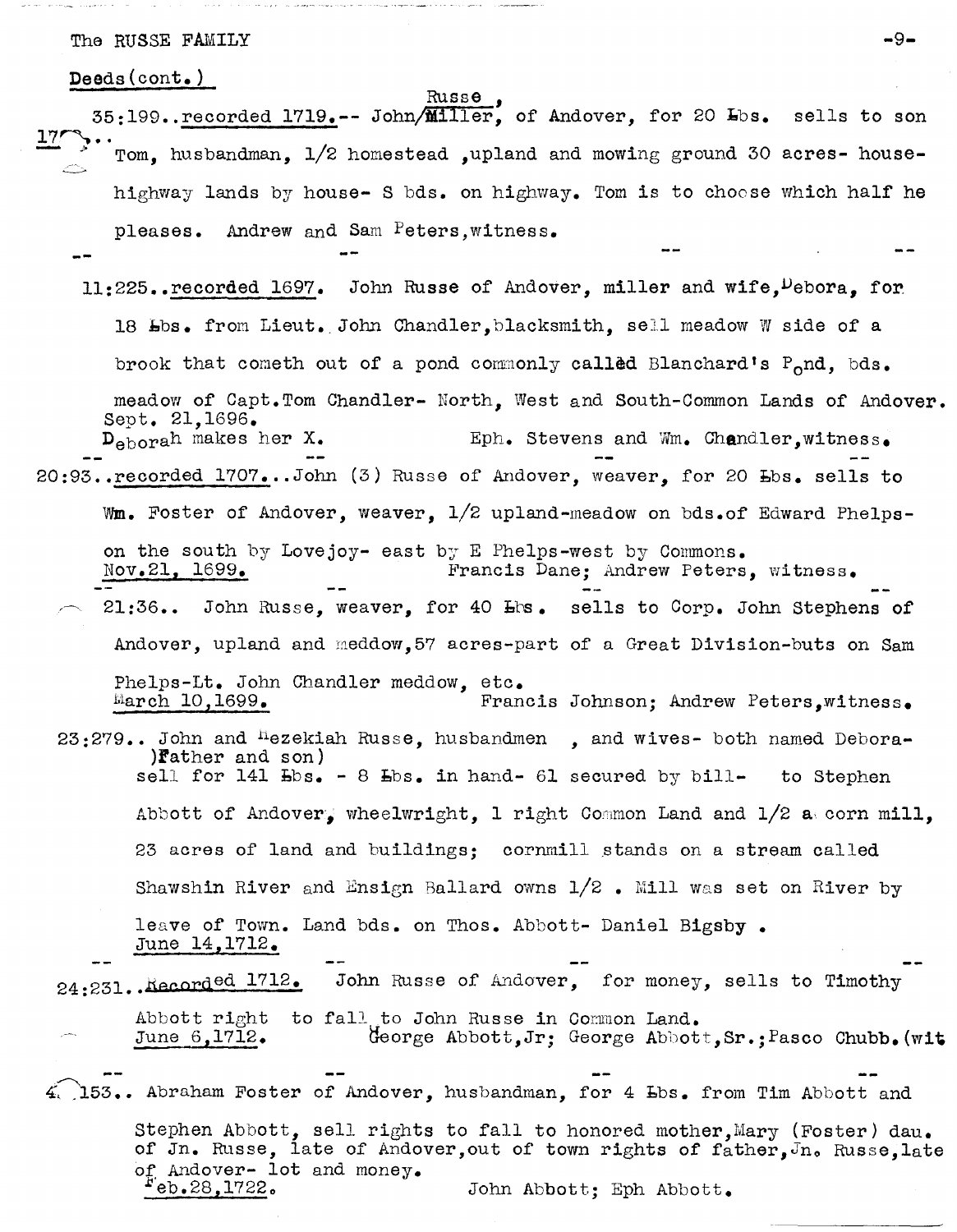# The RUSSE FAMILY  $-10-$

Deods-(cont.)  $\sim$  67:188..John Russe of Rumford,  $\mathbb{N}$ .H.,housewright, for 40  $\texttt{Ebs}$ . from Jn. Webster, of Rumford, yeoman, land in Rumford, 6 acres Intervale bds. on Capt. Eben beneficially been the Eben estated by This was Jn. (4 son of Tom(3). Wife,Priscilla makes her X. Nov. 21, 1734. recorded 1734. Ben Rolfe; Henry Little, witness. 73:259 •• John Russe of Rumford, housewright, for 48 hbs. from John Coffin of Newbury, yeoman, land in Rumford, 6 acres laid out originally to John Grainger; bds. on  $I_{S_{\mathbb{Q}}}$ ac Walker,Jr., and Merrimac River-Jn. Coffin- highway Priscilla X's.<br>Nov.21,1734. Ben Rolfe; Henry Little,witness. 80:163.. John Russe of Rumford, housewright, for 29 Lbs. from John Webster, yeoman, 6 acres on Rattlesnake Plain, Merrimac River-Jn. Coffin-Hill. June 30,1737. Dan Rolfe; Tim Clements, witness. 102:48..John Russe of Pennacook,joiner, for 40 Lbs. conveys to Zeb Chandler and David Abbott, husbandmen, 1 acre of land bds. on stake or stump standing by Russe's old cellar, which is Jn. Chandler's former bds.-runs E to S-S joins Tim Chandler-So.11 rds.to s-s- joins David Chandler- SW 9 poles to great rock-joisn roadside- thence on road to 1st bds.<br>Feb. 20, 1734. (Joshua and David Chandler, (Joshua and David Chandler, witness.)  $47\, ; 98$ ..Thomas Russe of Andover, cordwainer, from Joseph Farker, Jr., husbandman, land in Andover in Murrimac Woods, joins NW corner of Francis Faulkner's Great Division- 4 acres. Aug.20,1726. Wm. Peters; Nich.Noyes,witpess. 59:2--Tom RUS3e of Andover, cordwainer, for 116 bbs. sells to Zeb Chandler, 2 parcels - lst- 5 acres-roadside SE corner of old cellar on which house of father,Thos.Russe,dec., once stood;thence 28 poles to Tim's- son of In. Chandler-- line joins land where house of Zeb Chandler stands; so.on Tim's land.... 2nd - 4 acres on highway opposite to the piece adj. Chandler lands. March 18,1730. Joseph Shattuck; Ben Stevens.

- $77:200...$  Tom Russe of Bradford, innholder, for 180  $E$ s. sells to Joseph Badger of  $\texttt{Haverhill}$ , trader, 80 poles in Laverhill, bds. on Jn.Cogswell-Highway-River-well on Jos. Badger's land-Hutchinson's. Sept. 14, 1738.  $Mary$  and Tom Little, witness.
- 76:119- Tom Russe, of a new plantation called Suncook, Middlesex Co., Mass. Bay.. ( Pembroke,later) yeoman, for 20  $E$ bs.from Israel Howe,physician, and David Holt, blacksmith of Andover, wood lot W side Shawshin River " playeth" on W side road leads from Jos. Bixby's to James Brown $e^{-4}$  acres bds. on Jeremiah Osgood. (Josia Ballard; Ebenezer Abbott.) *July 10, 1739.*

55:193...Tom Russe of Suncook, husbandman, for 145 Lbs. from Jonathan Farnum of North Parish, of Andover, husbandman, lands in South Parish-W side Shawshin River-E side of James Brown's land- 20 acres on Highway--on Brown's land; Ridge on it-Tim Chandler's meddow-leaving a cart road,-Dr. Howe and David Holt<br>March  $14,1740$  (Asa Foster:Sam Phillips.Jr. witness) ( Asa Foster; Sam Phillips, Jr. witness)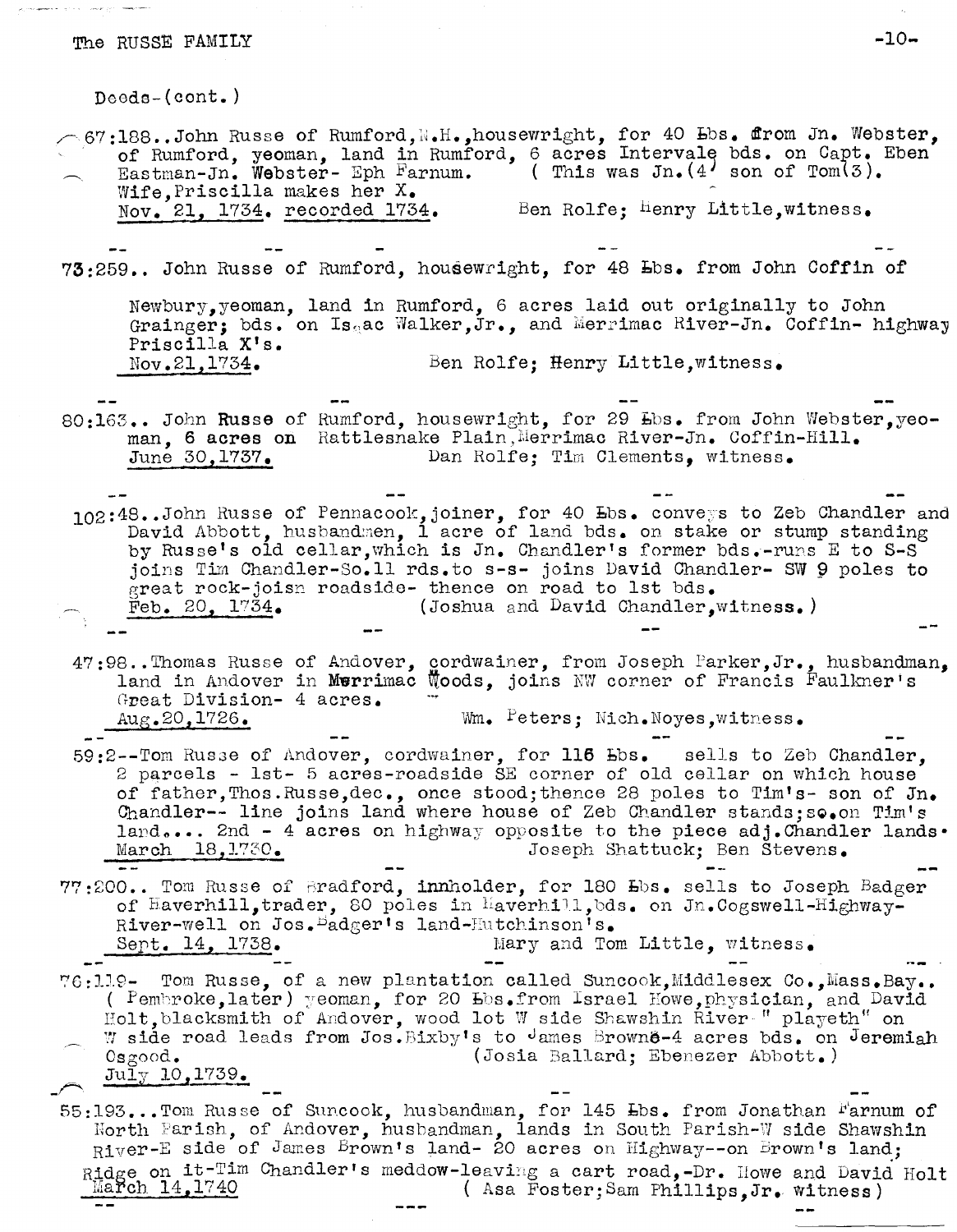Deeds-  $($  cont.)  $102:23...$  Thos. Russe, cordwainer of Andover, (son of Tom  $(3)$ , for 15  $\text{Ebs}$ . from Zeb Chandler, sells 1 3/4 acres-joins Chandler land. (John Chandler, Sr. and Jr. witness.) ine 14, 1736.

- 95:199.. Joshua Swan of Methuen, gentleman, for 245 Lbs. sells to Mm. Russe of Andover, bricklayer, 49 acres in methuen, on highway-Carleton grantpart of John Johnson's addition land. Sarah signs. (Tim and Joshua Swan, witness.)  $Jan.15, 1735.$
- 95:152.. Tim Merrick of Methuen, blacksmith, sells for 101 Ebs.of Wm.Russe of Andover, gentleman, "tract where I live"bought of dames Davis, dec.-on Spicket River-down river on Jos. Stevens, thence NE- southeast side of river- road reserved- 28 acres.  $\theta$ as. Bodwell; David Barker, witness.  $Mary$ , signs. April 29, 1749.
- 115:238... Richard Swan of Wethuen, yeoman, for a quit claim from Wm. Russ.gent. and Abigail, his wife, of Methuen, resign all interest in estate of honored father, James Davis, late of Methuen, dec., intestate-. John Davis quits to Abigail all rights in land in Methuen-M side Davis estate-part sold by moth er Sara to Rev.Wm. Sergeant-by order of Court-bds. on farm in possession of Ben Hall, 11 3/4 acres. He manages to warrant it claer of claim of sisters, Grace and Anna Davis.  $\text{Feb.23,1759.}$  recorded 1765/ Asa Cross; Jn. Swan, witness.
- page 239- Wm. Cross of Lethuen, yeoman, for 82 Lbs. 5 s. 4 d., from Wm. Russe of Methuen, bricklayer, land and buildings, -20 acres on Highway neap Jn. Cross-Wm. Cross,  $Jr$ . April 22, 1763. recorded 1765. (Dan Cross;  $\mathbb{W}_4$ . Russ, Jr. witness.)
	- 113:129.. Sam Cole of Methuen, blacksmith, for 66Lbs. from Wm. Russe of Methuen, bricklayer, sells land"where I live, "bought of Richard Swan and Robt. Swan- 8 acres. April 3,1750. Rec.1765/ ( Christopher and Abigail Sergent, witness.)
	- Probate 339:48.. Guardianship of Deborah Russe, (b. 1744) upwards of 14 years, daughter of John Russ, late of Andover- to Ebenezer Rand, who gave bonds with Barachias Abbott and Tim Moore and John Russe. April 5, 1762.

of Wethuen-150:109.. Daniel Russe/sold to John Russe, estate of father W, Russe, set off to Mother, Abigail. 1789.

Prince Ames owned a place in West Parish. Was it sold after 1800? Ipswich-vol.4:p.418.. Thos. Chandler of Andover, for valuable services from John Russe of Andover, -a parcel belonging to T.C. in Andover, 70 acres bds. on Highway-5 rds. wide-lies along J.Chandler's land-lot on southland of Ed.Phelps So. and W.-line runs to a pinetree marked-NW cornerthence S-E to marked tree on south side of a swamp that crosses from Phelps-and from thence E as trees are marked-by the swamp side, etc, etc. 1677. (Tom Chandler lived on side of Marland Village hill.) -- Witnesses not given. --